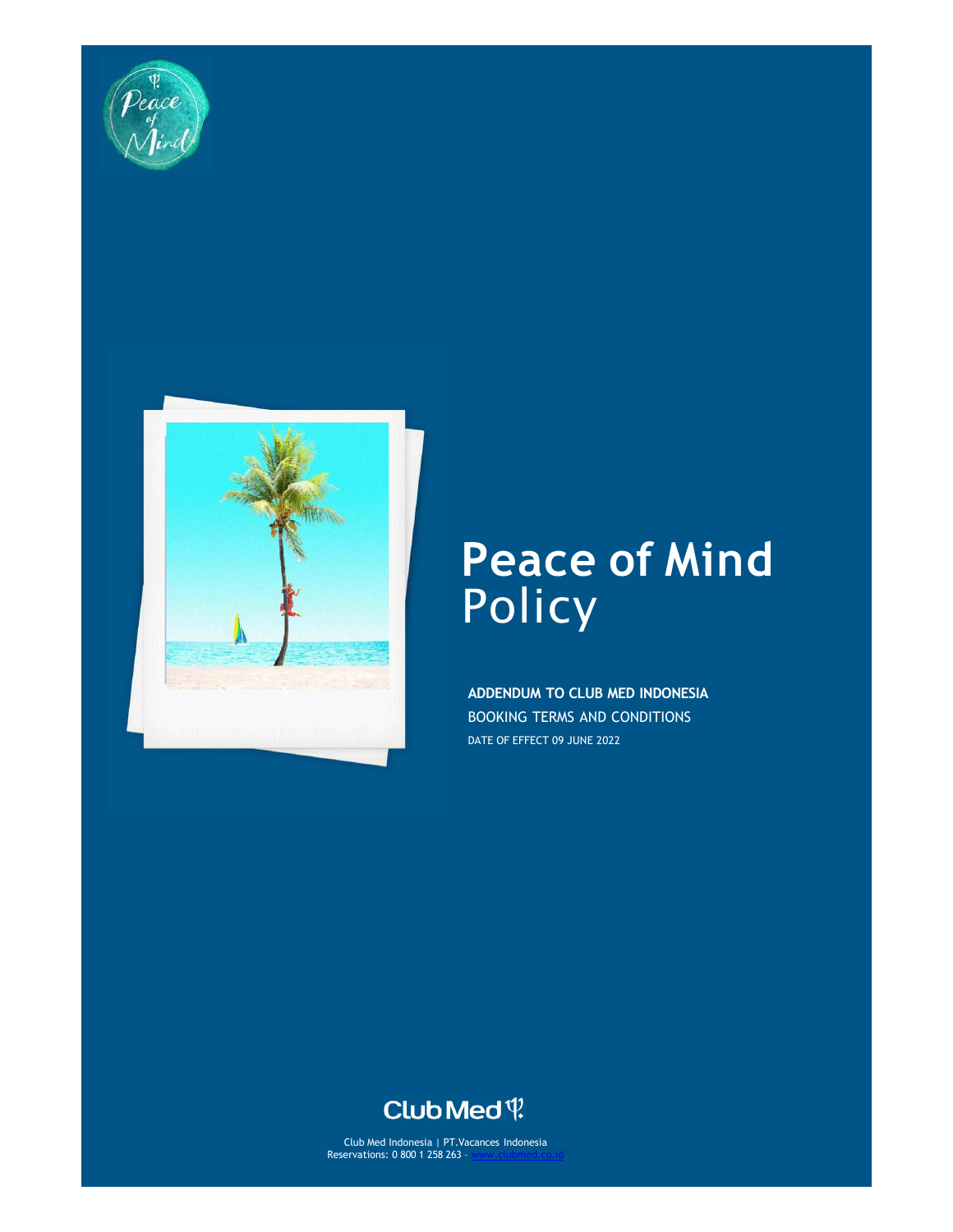

### CLUB MED PEACE OF MIND POLICY Terms & Conditions

Club Med is introducing a Peace of Mind policy to provide flexibility to our guests with their travel plans.

The Peace of Mind policy will apply to all bookings described below. Club Med Standard Booking Terms & Conditions will continue to apply to all bookings save as otherwise modified by this Peace of Mind policy.

#### **A. For all bookings made until 31 August 2022**

#### **1. FREE CHANGE OF DATE**

Club Med offers one free change of travel date up to 7 days before departure without any amendment or cancellation charges, subject to the following terms:

- a) Club Med must be informed of the amendment at least 7 days before your scheduled departure date.
- b) Amended travel journey must be completed by 30 April 2023
- c) The original length of stay, number and adult-child breakdown of guests, room category and resort booked must remain the same in the amended booking.
- d) Any additional costs for any applicable airline/other transportation/services charges relating to the travel date change shall be payable by you.
- e) If the amended booking is of lesser value from the original booking, the difference in pricing shall be refunded to you only in the form of credits to be used within one year of the amended departure date. If the amended booking is of a greater value from the original booking, you will be required to pay for the new price and any other pricing variances due.

After you have exercised the one free change, please note that the Club Med Standard Booking Terms & Conditions shall apply to any further changes.

#### **2. BOOK NOW PAY LATER**

For bookings made more than 30 days prior to scheduled departure

**Deposits:** A deposit of IDR 1,500,000 per person for Club Med land stay component/ package and full price payment for any airplane/other transportation/services ticket included in your package must be paid at the time of booking to secure and validate your booking.

**Final Payment:** The balance of the Club Med holiday cost must be paid at least 30 days before your scheduled departure.

For bookings made within 30 days of scheduled departure

**Full Payment:** The Club Med holiday cost must be paid in full at the time of booking to secure and validate your booking.



Club Med Indonesia | PT.Vacances Indonesia Reservations: 0 800 1 258 263 – www.clubmed.co.id